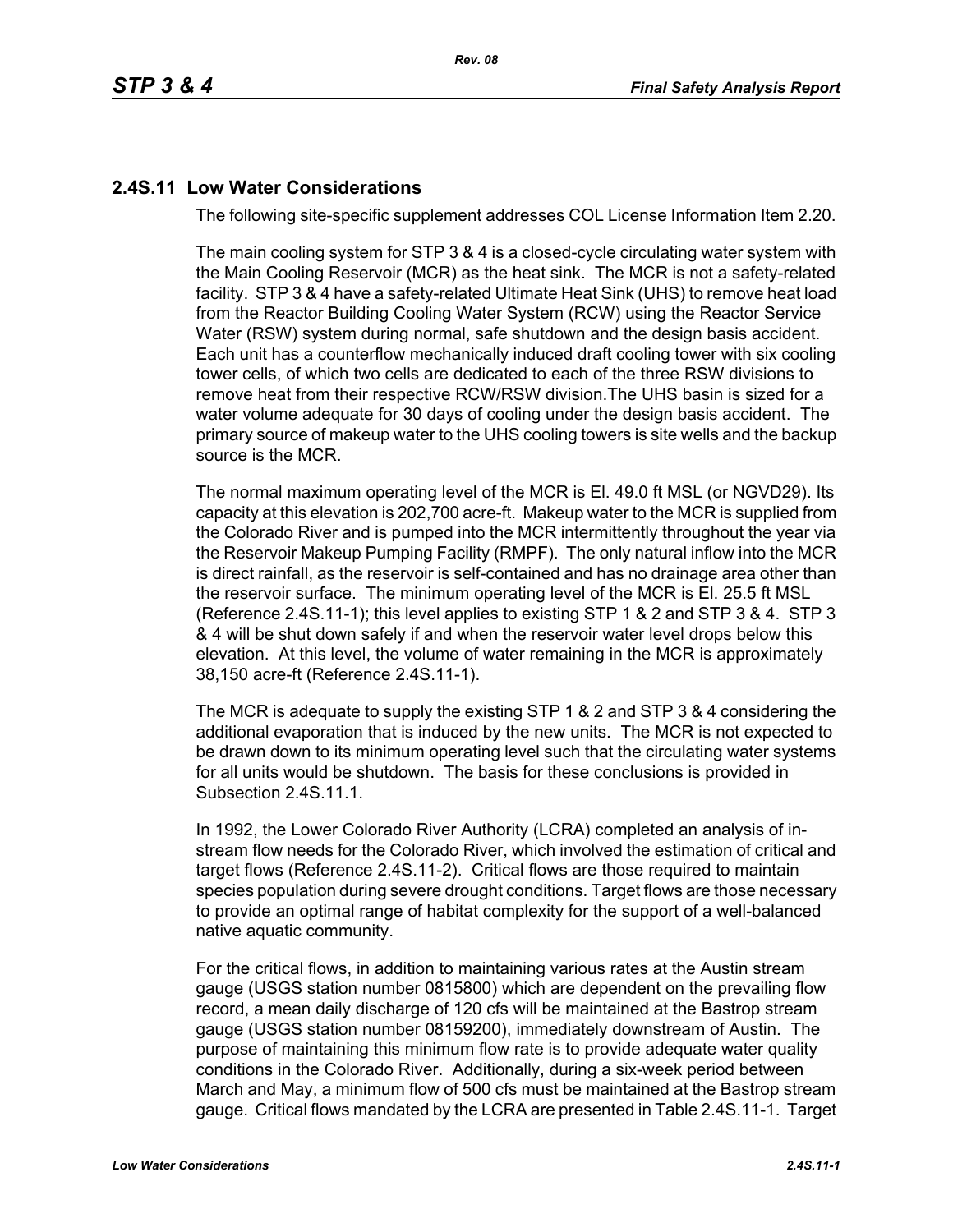flows differ from critical flows in that they are classified as interruptible demand subject to curtailment during drought conditions.

# **2.4S.11.1 Low Flow in Rivers and Streams**

The major river near the STP 3 & 4 site is the Colorado River. The site is located within the tidal estuary region of the river on the west bank near river mile 14.6. Tidal effects extend up to river mile 22, which is several miles upstream from the Reservoir Makeup Pumping Facility (RMPF). During periods of low river flows freshwater flow to the tidal estuary is regulated by the operation of an inflatable dam across the river located one mile downstream from Bay City and immediately upstream from the USGS stream gauge at Bay City (station number 08162500). This dam is intended to maintain a minimum water level in the river upstream of the dam to facilitate pumping into irrigation canals. Low flows are regulated by the dam, whereas flood peaks are allowed to pass freely.

Discharge measurements at the Bay City stream gauge were initiated in 1948 by the USGS, well after the construction of Mansfield Dam in 1942 and Buchanan Dam in 1936. Therefore, all available data at this gauge are influenced by flow regulation at Mansfield Dam and other upstream reservoirs. Flow measurements at Bay City are also influenced by water withdrawals from the river between Bay City and Mansfield Dam.

Between 1951 and 1956, zero daily discharge was recorded on 13 occasions at Bay City. In the June-July 1967 period, withdrawals for irrigation reduced the downstream releases to 1 cfs for a period of 58 days. Based on these observations, the probable mean-daily minimum flow rate at Bay City is estimated as zero. If there is no downstream flow, the Colorado River near the RMPF will be occupied by tidal water.

Table [2.4S.11-2](#page-6-0) presents the annual 1-day low flows at Bay City for water years 1948 through 2006, while Table [2.4S.11-3](#page-7-0) presents the annual 7-day low flows for the same period based on data from Reference [2.4S.11-3.](#page-4-2) The minimum 1-day and 7-day low flows for the period of record are zero and 0.5 cfs, respectively. The 1-day and 7-day low flows for water years 1948-2006 are shown in Figure [2.4S.11-1](#page-8-0).

For the construction of STP 1 & 2, the required storage volume of the MCR was determined from operation studies using 40 years of stream flow data, which included the severe dry period 1950-1956. These operation studies assumed that no makeup water would be pumped when the Colorado River flow is less than 300 cfs in accordance with STP's water rights (References [2.4S.11-1](#page-4-0) and [2.4S.11-4](#page-4-3)). Although only STP 1 & 2 were built, the MCR was originally sized for four units. With the addition of STP 3 & 4, sufficient MCR water inventory can be maintained to offset evaporation, seepage, and blowdown by diverting sufficient make-up water at the RMPF and recognize available precipitation. STP is entitled to divert 55% of the river flow in excess of 300 cfs at the RMPF as MCR makeup. The annual flow diversion in any given year can exceed the 102,000 acre-ft average annual limit provided that this limit is not exceeded on a 5-year rolling average basis (Reference [2.4S.11-4](#page-4-3)). During a repeat of the Lower Colorado River's Drought of Record (DOR) from 1947 to 1957, the LCRA is required by contract to make available an additional 40,000 acre-ft per year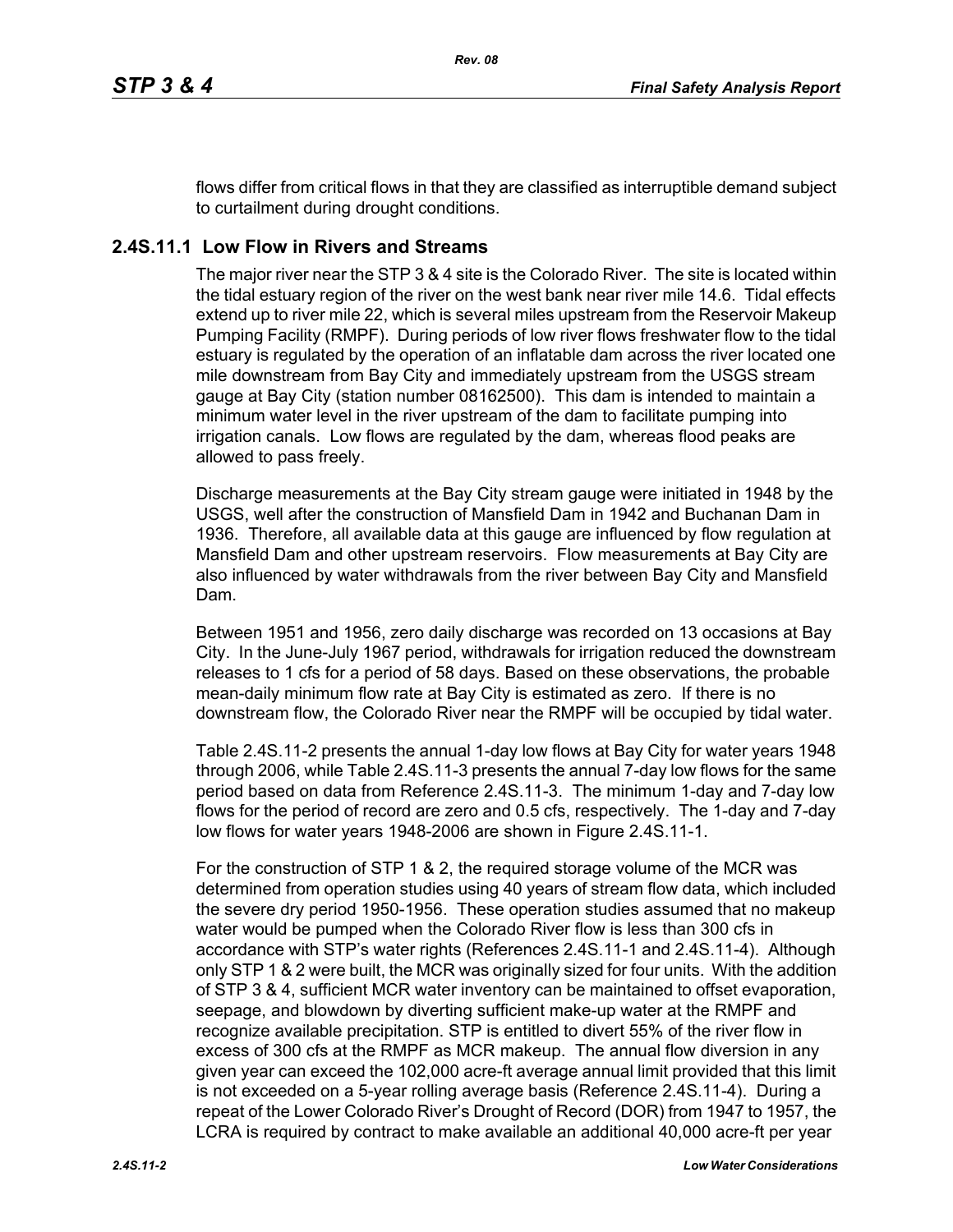of firm water. This firm water will be made available, without restriction on river flow, for MCR makeup when the water level in MCR is below El. 35 ft MSL (Reference [2.4S.11-4\)](#page-4-3). These arrangements are expected to be adequate to maintain sufficient water in MCR for continuous operation of all four units. This assessment is supported by the water management plan for the Lower Colorado River (Reference [2.4S.11-5](#page-4-4)) as well as the MCR water inventory analysis that shows that arrangement for these water diversion rights are necessary to keep MCR in continuous operation with four units. The inventory analysis tracks MCR water inventory by balancing the available diversion flows at RMPF and precipitation against losses of evaporation, seepage and blowdown and factors in future water use projections by LCRA.

The primary source of makeup water to the UHS cooling tower basin for STP 3 & 4 will be onsite groundwater wells. The well water system is not affected by low flows in the Colorado River. MCR is the backup source of the UHS makeup. As described earlier, even at its minimum operation level of 25.5 ft MSL the MCR has approximately 38,150 ac-ft of water inventory which is more than enough water to safely shut down the plant should MCR is activated as a backup source of UHS makeup water. Hence, low-flow considerations will not affect the dependability of the source of makeup water for the UHS.

There are currently no downstream dams that could affect the water supply to the makeup water intake and no future dams are contemplated.

### **2.4S.11.2 Low Water Resulting from Surges, Seiches, or Tsunamis**

Low water in the Colorado River resulting from surges, seiches, or tsunamis will not affect the ability of the groundwater wells to supply water to the safety-related UHS cooling tower basin. Low water from these phenomena would also not affect the performance of the non-safety–related MCR, since its storage permits an extended period of no makeup flow without interfering with its operation.

Ice formations or ice jams causing low flows are not anticipated based on historical air and water temperature data described in Subsection 2.4S.7.

# **2.4S.11.3 Historical Low Water**

### **2.4S.11.3.1 Drought Events**

Texas has suffered from a drought in each decade of the twentieth century with severe droughts occurring every 20 to 40 years. The most severe drought between 1898 and 2004 was the 10 year "drought of record" (DOR) period (May 1947 to April 1957). LCRA estimates of available water supplies reflect the amount of water that is reliably available during a repeat of the DOR conditions (Reference [2.4S.11-2\)](#page-4-1).

### **2.4S.11.3.2 Colorado River**

The Colorado River experiences a wide range of flows. Low flows below Bay City have been subject to regulation since the installation of the inflatable dam at Bay City in 1963, as discussed in Subsection 2.4S.11.1. Low flows have also been affected by upstream dams and irrigation demands.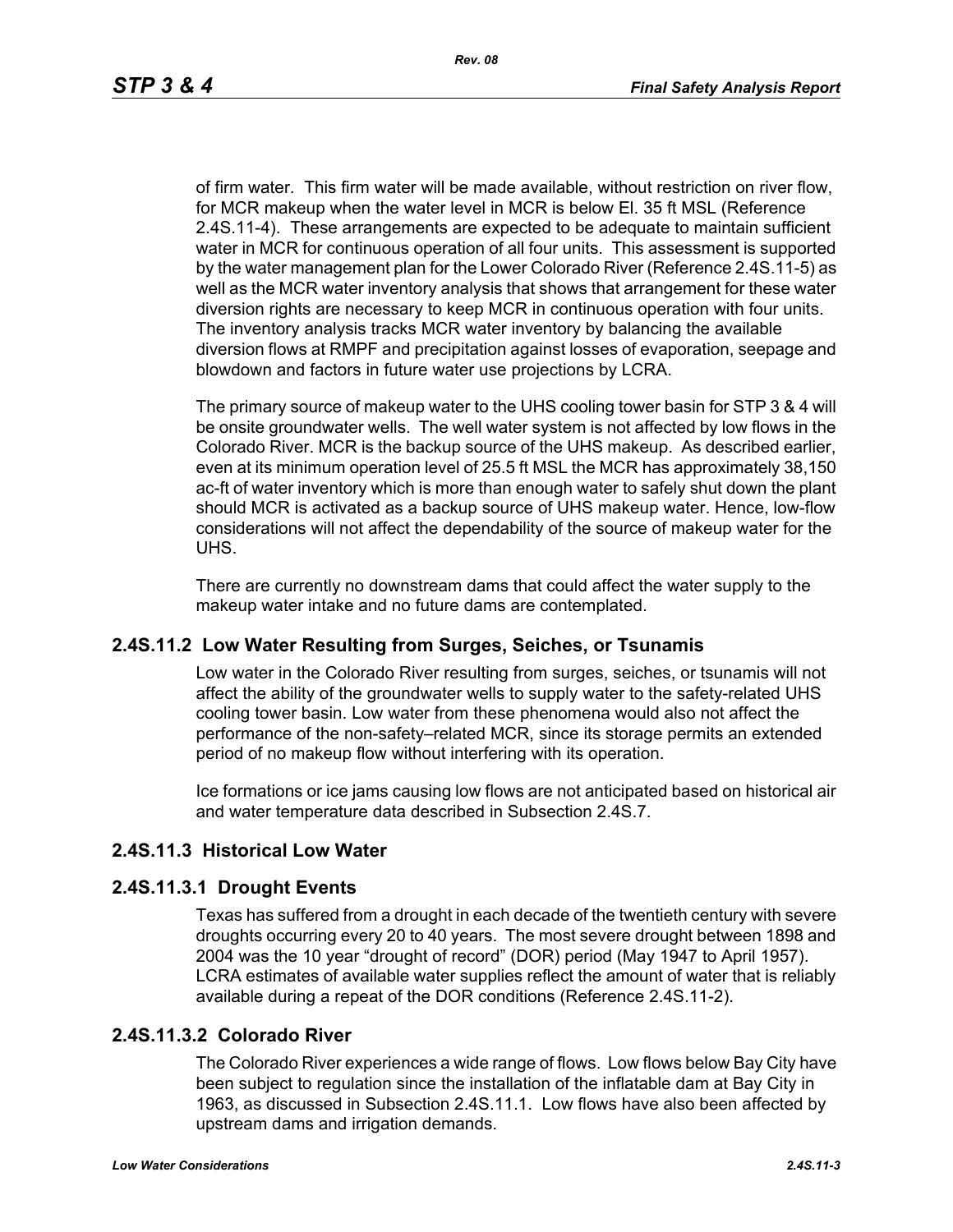The lowest stages on the Colorado River at the RMPF can be expected to occur when low-flow conditions are combined with tidal cycles originating from the Colorado-Lavaca estuary. Tidal effects extend upstream several miles above the RMPF. During extreme low-flow conditions, the water surface elevation at the Screen Intake Structure of RMPF would be approximately equal to the tidal elevation.

### **2.4S.11.4 Future Controls**

The safety-related systems of STP 3 & 4, including the UHS, do not rely directly upon river flows. While the MCR is a back-up water source for supplying makeup water to the UHS basin, the availability of this makeup water for the UHS is assured because the plant would be shut down when the MCR level drops below El. 25.5 ft MSL. At this elevation, the MCR still retains 38,150 acre-ft, which is sufficient to maintain a 30-day UHS makeup water inventory without consideration of the normal makeup source from groundwater supplies. Any changes in the quality or availability of MCR water will be slow to occur, allowing sufficient time for any remedial measures that may be necessary.

The LCRA, which holds rights to stored waters of the Colorado River above STP, has contracted with STPNOC to provide such waters, up to 40,000 acre-ft per year, when necessary for the normal operation thus providing additional assurance against having to shut down STP due to extended low-flow conditions in the Colorado River (Reference [2.4S.11-4\)](#page-4-3). Additionally, STPNOC holds a run-of-river water right (References [2.4S.11-1](#page-4-0) and [2.4S.11-4\)](#page-4-3), allowing it to divert water directly out of the Colorado River based on the contract with the LCRA.

### **2.4S.11.5 Plant Requirements**

The RSW and UHS systems are designed to cool the Reactor Building Cooling Water (RCW) during normal operation, normal shutdown, emergency shutdown, testing, and loss of preferred power and to dissipate the heat into the atmosphere without exceeding the water temperature in the UHS basin water of 35°C. The UHS water storage basin is sized to allow the shutdown and cooldown of the unit and maintain the unit in a safe shutdown condition for the design basis accident for 30 days with no makeup and blowdown. The system requirements are addressed in Subsections 9.2.5 and 9.2.15, following the guidance provided in RG 1.27. The water losses due to forced and natural evaporation, drift, and seepage and blowdown are to be replaced by makeup water provided primarily from the site wells or from the MCR via the Turbine Service Water System, as a secondary source of makeup water.

The main cooling water system with the MCR as a heat sink is described in detail in Subsection 10.4.5. The capability of the MCR to maintain a sufficient water level during periods of drought in the Colorado River is discussed in Subsection 2.4S.11.1. In addition, the MCR operation will be closely monitored by filling the reservoir to normal full level of El. 49 ft MSL, whenever possible using all the water diversion rights available to STP to ensure sufficient water level in case of a repeat of the DOR in the Colorado River.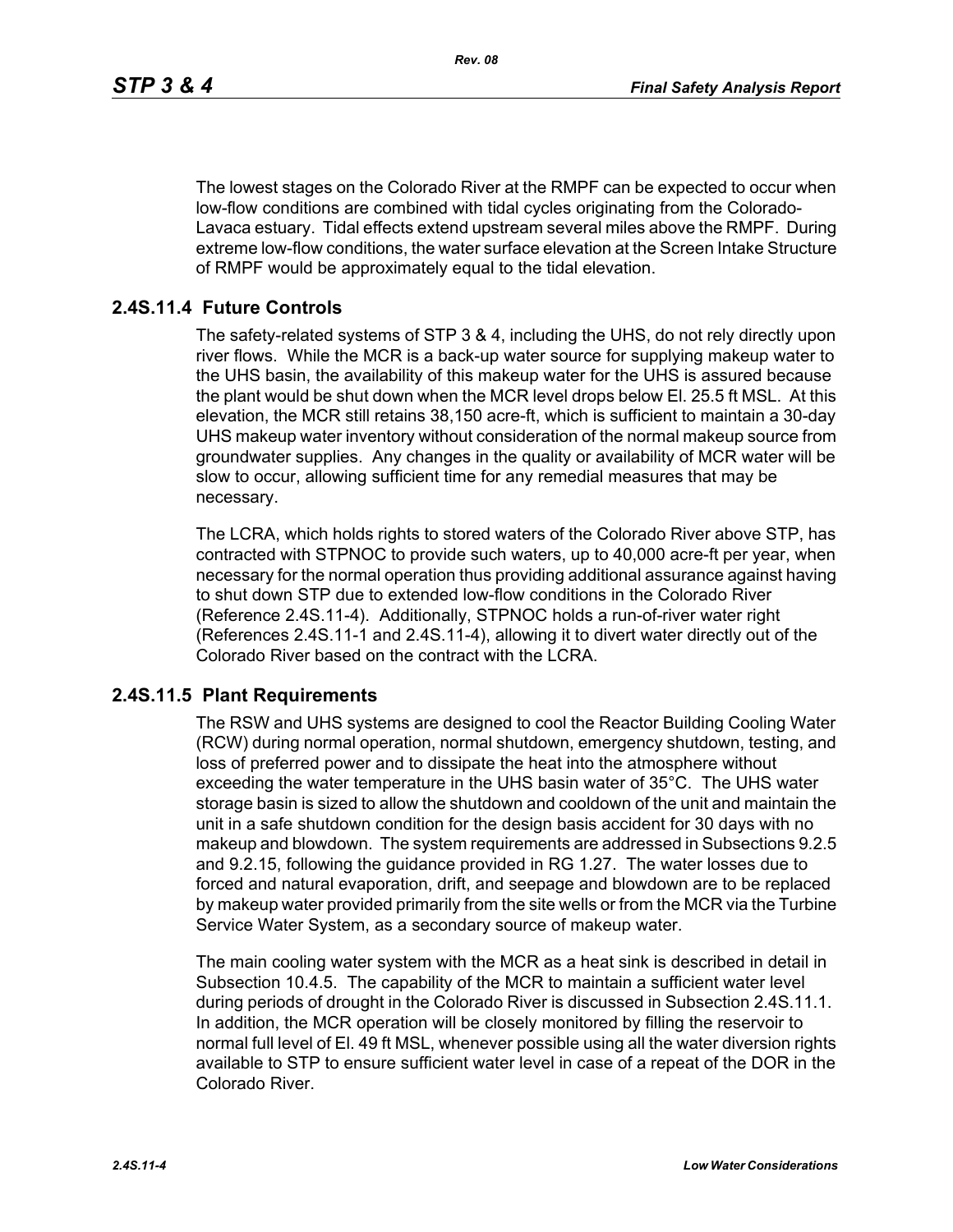Compliance with EPA 316(b) regulations for existing facilities is satisfied in terms of meeting the performance standards to reduce impingement, mortality, and entrainment because:

- The RMPF was designed and built for a maximum capacity of 1200 cfs for an anticipated four units at the time, and no change to this maximum flow is anticipated, and;
- The makeup flow is for use in a closed-cycle cooling scheme as opposed to a oncethrough system.

### **2.4S.11.6 Heat Sink Dependability Requirements**

The UHS cooling tower basin will maintain a water inventory adequate for 30 days of cooling under the design basis accident with no makeup and blowdown as discussed in Section 9.2.5. There will be sufficient suction submergence water depth and pump net positive suction head (NPSH) to ensure proper operation of the pump station contiguous with the UHS basin for the entire 30-day period following an accident.

Adherence of the existing facility to EPA 316(b) is satisfied in terms of meeting the performance standards to reduce impingement, mortality, and entrainment as explained in Subsection 2.4S.11.5

A detailed description of how the UHS is designed to meet the dependability requirements is provided in Subsections 9.2.5 and 16.3.7.

### <span id="page-4-1"></span><span id="page-4-0"></span>**2.4S.11.7 References**

- 2.4S.11-1 "STPEGS Updated Final Safety Analysis Report, Units 1 & 2," Revision 13.
- 2.4S.11-2 "Region 'K' Water Plan for the Lower Colorado Regional Water Planning Group," Lower Colorado Regional Water Planning Group, 2006.
- <span id="page-4-2"></span>2.4S.11-3 "Daily Streamflow Data for Bay City Gauging Station, Texas," U.S. Geological Survey, 2007, Available at http://waterdata.usgs.gov/nwis/dv/?site\_no= 08162500&referred\_module=sw, accessed May 24, 2007.
- <span id="page-4-3"></span>2.4S.11-4 Amended and Restated Contract by and between the Lower Colorado River Authority and STP Nuclear Operating Company, Effective as of January 1, 2006.
- <span id="page-4-4"></span>2.4S.11-5 Water Management Plan for the Lower Colorado River Basin Effective September 20, 1989 including amendments through May 14, 2003.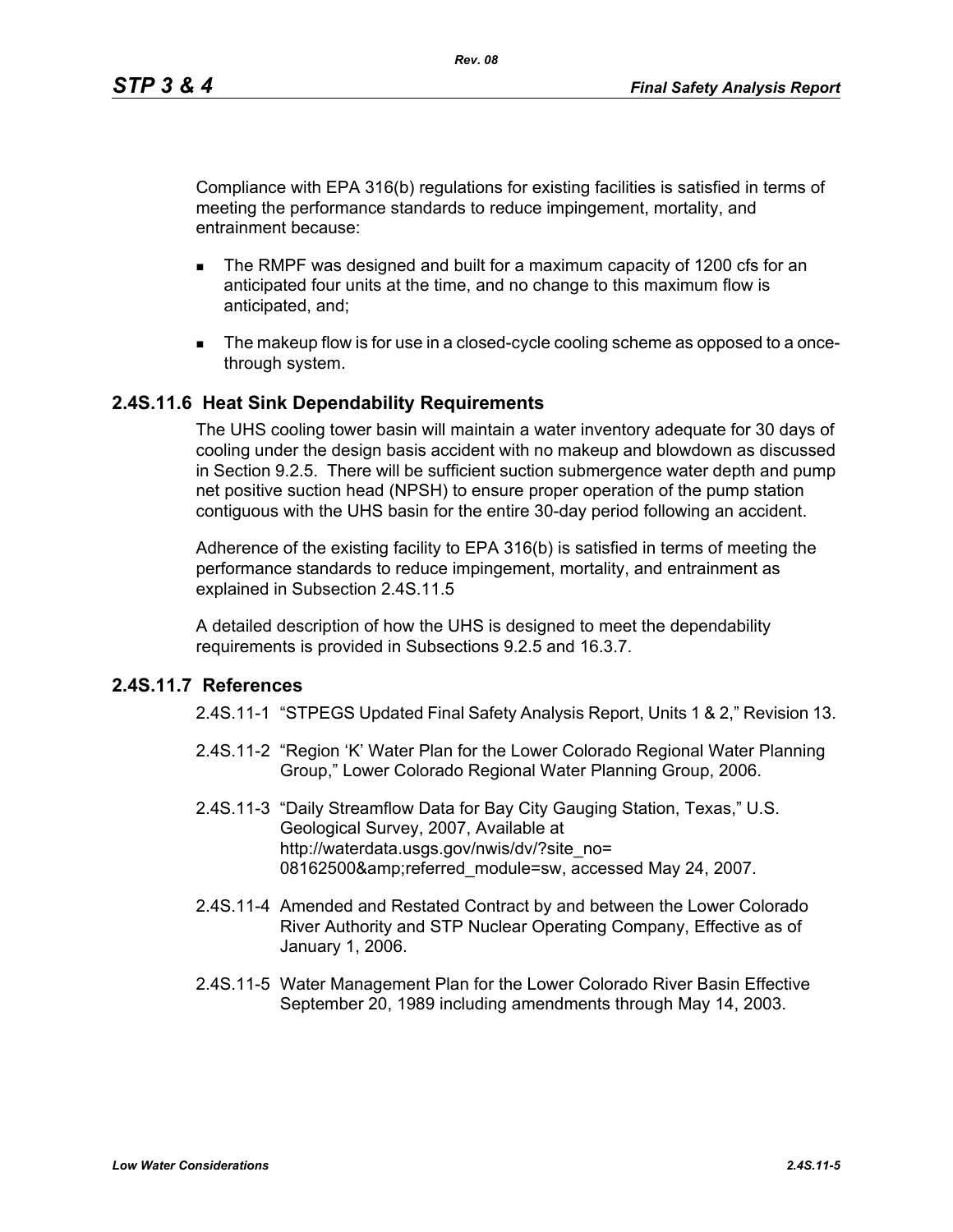<span id="page-5-0"></span>

|              | <b>Critical Flows (cfs)</b> |                      |  |  |  |
|--------------|-----------------------------|----------------------|--|--|--|
| <b>Month</b> | <b>Austin Gauge [1]</b>     | <b>Bastrop Gauge</b> |  |  |  |
| January      | 46                          | 120                  |  |  |  |
| February     | 46                          | 120                  |  |  |  |
| March        | 46                          | 500 [2]              |  |  |  |
| April        | 46                          | 500 [2]              |  |  |  |
| May          | 46                          | 500 [2]              |  |  |  |
| June         | 46                          | 120                  |  |  |  |
| July         | 46                          | 120                  |  |  |  |
| August       | 46                          | 120                  |  |  |  |
| September    | 46                          | 120                  |  |  |  |
| October      | 46                          | 120                  |  |  |  |
| November     | 46                          | 120                  |  |  |  |
| December     | 46<br>120                   |                      |  |  |  |

| Table 2.4S.11-1 In-Stream Flow Requirements for the Colorado River |  |  |  |  |  |  |  |
|--------------------------------------------------------------------|--|--|--|--|--|--|--|
|--------------------------------------------------------------------|--|--|--|--|--|--|--|

Source: Reference 2.4S.11-2

- [1] LCRA will maintain a mean daily flow of 100 cfs at the Austin gage at all times, to the extent of inflows each day to the Highland Lakes as measured by upstream gages, until the combined storage of Lakes Buchanan and Travis reaches 1.1 million acre-feet of water. A mean daily flow of 75 cfs, to the extent of inflows each day to the Highland Lakes as measured by upstream gages, will then be maintained until the combined storage of Lakes Buchanan and Travis reaches 1.0 million acre-feet of water, then a subsistence/critical flow of 46 cfs will be maintained at all times, regardless of inflows. In addition, if the subsistence/critical flow of 46 cfs should occur for an extended period of time, then operational releases will be made by LCRA to temporarily alleviate the subsistence/critical flow conditions. Specifically, should the flow at the Austin gauge be below a 65 cfs daily average for a period of 21 consecutive days, LCRA will make operational releases from storage sufficient to maintain daily average flow at the Austin gauge of at least 200 cfs for two consecutive days. If this operational release conditions persists for three consecutive cycles (69 days), then a minimum average daily flow of at least 75 cfs will be maintained for the next 30 days.
- <span id="page-5-1"></span>[2] This flow should be maintained for a continuous period of not less than six weeks during these months. A flow of 120 cfs will be maintained on all days not within the six week period.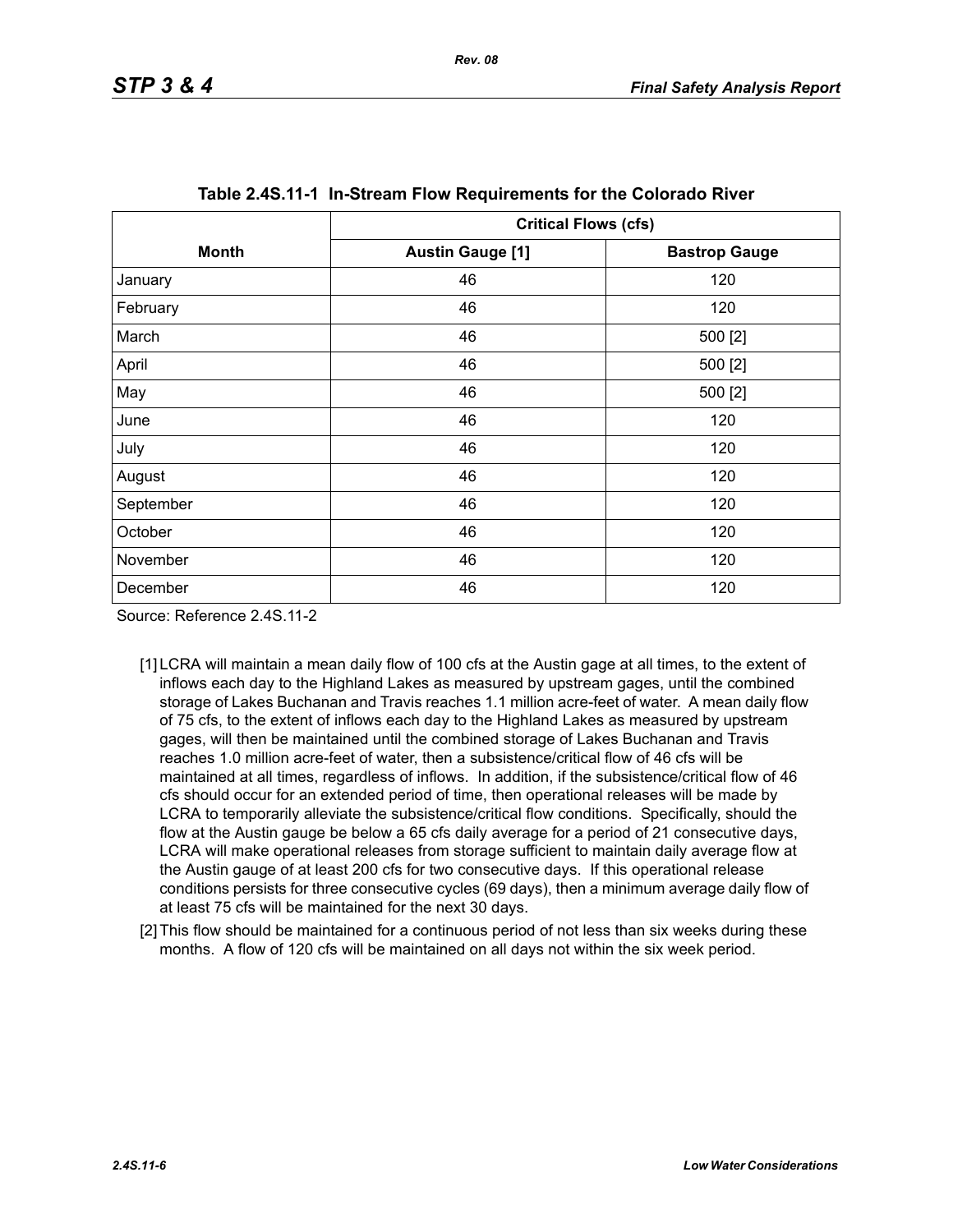|                   | 1-day Low Flow | Date of           |      |                   | 1-day Low Flow |
|-------------------|----------------|-------------------|------|-------------------|----------------|
| <b>Water Year</b> | (cfs)          | <b>Occurrence</b> |      | <b>Water Year</b> | (cfs)          |
| 1948              | 16.0           | 6/5/1948          |      | 1978              | 161.0          |
| 1949              | 81.0           | 5/19/1949         |      | 1979              | 363.0          |
| 1950              | 137.0          | 7/29/1950         |      | 1980              | 0.9            |
| 1951              | 0.0            | 6/1/1951          |      | 1981              | 15.0           |
| 1952              | 0.0            | 6/23/1952         |      | 1982              | 314.0          |
| 1953              | 0.0            | 4/23/1953         |      | 1983              | 38.0           |
| 1954              | 2.3            | 4/24/1954         |      | 1984              | 3.1            |
| 1955              | 1.4            | 5/7/1955          | 1985 |                   | 87.0           |
| 1956              | 0.0            | 7/5/1956          | 1986 |                   | 48.0           |
| 1957              | 92.0           | 12/9/1956         | 1987 |                   | 380.0          |
| 1958              | 1400.0         | 7/25/1958         | 1988 |                   | 6.8            |
| 1959              | 510.0          | 7/31/1959         | 1989 |                   | 33.0           |
| 1960              | 500.0          | 9/15/1960         | 1990 |                   | 36.0           |
| 1961              | 800.0          | 6/2/1961          | 1991 |                   | 61.0           |
| 1962              | 4.9            | 5/16/1962         | 1992 |                   | 439.0          |
| 1963              | 12.0           | 5/16/1963         | 1993 |                   | 39.0           |
| 1964              | 1.3            | 9/15/1964         | 1994 |                   | 51.0           |
| 1965              | 2.3            | 10/14/1964        | 1995 |                   | 147.0          |
| 1966              | 2.0            | 9/2/1966          | 1996 |                   | 20.0           |
| 1967              | 0.4            | 8/12/1967         | 1997 |                   | 188.0          |
| 1968              | 205.0          | 9/30/1968         | 1998 |                   | 15.0           |
| 1969              | 0.4            | 8/27/1969         | 1999 |                   | 118.0          |
| 1970              | 0.4            | 10/8/1969         | 2000 |                   | 9.5            |
| 1971              | 0.7            | 6/9/1971          | 2001 |                   | 48.0           |
| 1972              | 2.0            | 4/22/1972         | 2002 |                   | 120.0          |
| 1973              | 31.0           | 9/22/1973         | 2003 |                   | 115.0          |
| 1974              | 10.0           | 8/20/1974         | 2004 |                   | 206.0          |
| 1975              | 128.0          | 9/28/1975         | 2005 |                   | 180.0          |
| 1976              | 111.0          | 3/23/1976         | 2006 |                   | 210.0          |
| 1977              | 174.0          | 9/29/1977         |      |                   |                |

### <span id="page-6-0"></span>**Table 2.4S.11-2 Historical Annual 1-Day Low Flows for the Colorado River at Bay City for Water Years 1948-2006**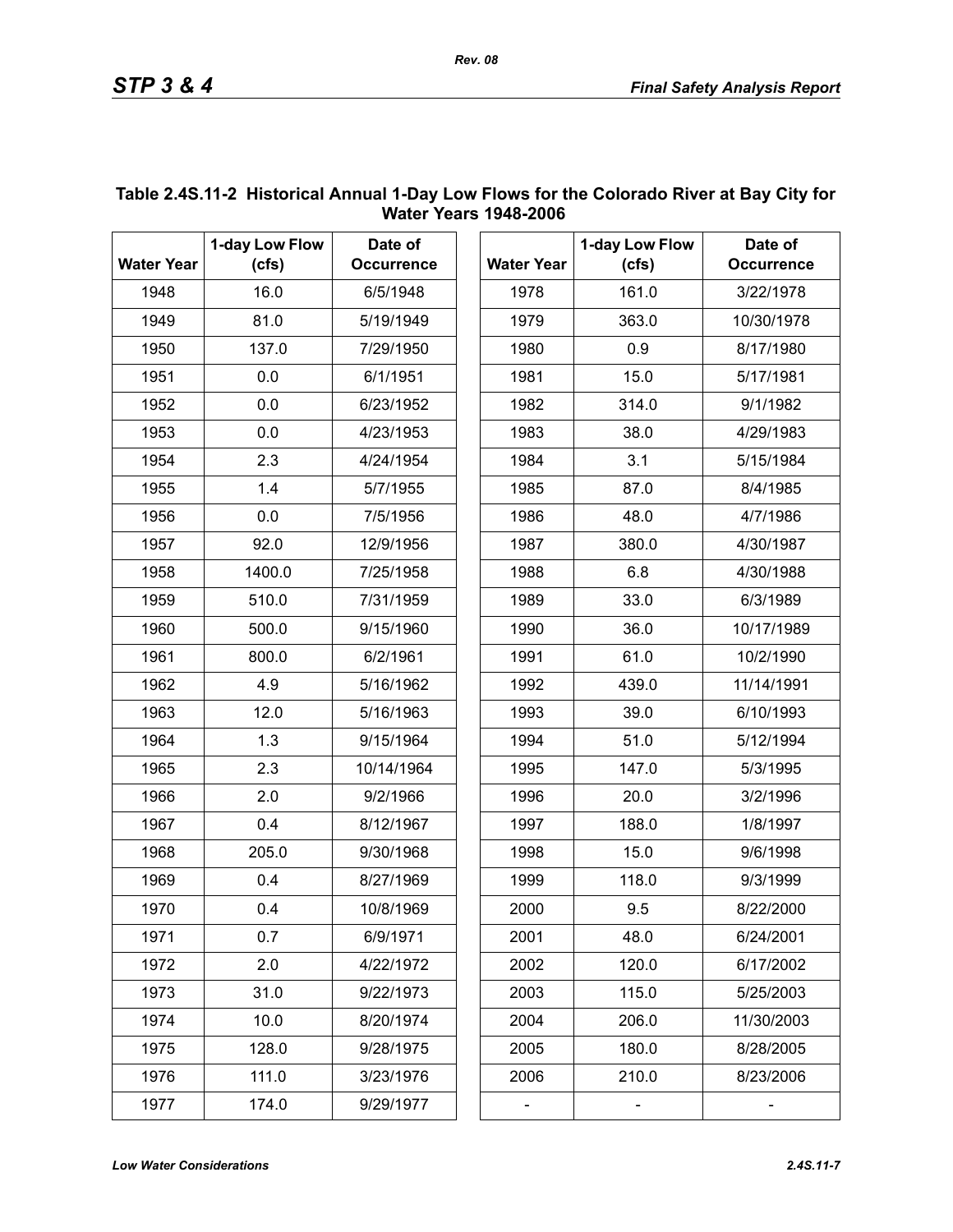| <b>Water Year</b> | 7-day Low Flow<br>(cfs) | Date of<br><b>Occurrence</b> | <b>Water Year</b> | 7-day Low<br>Flow (cfs) | Date of<br><b>Occurrence</b> |
|-------------------|-------------------------|------------------------------|-------------------|-------------------------|------------------------------|
| 1948              | 61.4                    | 6/9/1948                     | 1978              | 217.7                   | 3/24/1978                    |
| 1949              | 142.7                   | 5/22/1949                    | 1979              | 374.2                   | 11/5/1978                    |
| 1950              | 177.2                   | 8/3/1950                     | 1980              | 58.6                    | 8/29/1980                    |
| 1951              | 1.5                     | 7/14/1951                    | 1981              | 242.9                   | 5/19/1981                    |
| 1952              | 1.9                     | 6/29/1952                    | 1982              | 455.9                   | 9/3/1982                     |
| 1953              | 14.6                    | 8/16/1953                    | 1983              | 127.0                   | 5/1/1983                     |
| 1954              | 58.4                    | 6/21/1954                    | 1984              | 10.8                    | 8/31/1984                    |
| 1955              | 37.1                    | 5/9/1955                     | 1985              | 205.2                   | 8/7/1985                     |
| 1956              | 13.2                    | 7/10/1956                    | 1986              | 56.0                    | 4/8/1986                     |
| 1957              | 121.0                   | 12/15/1956                   | 1987              | 598.4                   | 10/11/1986                   |
| 1958              | 1788.6                  | 9/20/1958                    | 1988              | 82.6                    | 6/18/1988                    |
| 1959              | 684.0                   | 7/10/1959                    | 1989              | 41.4                    | 6/5/1989                     |
| 1960              | 714.3                   | 9/18/1960                    | 1990              | 68.4                    | 10/18/1989                   |
| 1961              | 890.0                   | 6/8/1961                     | 1991              | 90.2                    | 10/4/1990                    |
| 1962              | 6.7                     | 5/16/1962                    | 1992              | 502.9                   | 12/8/1991                    |
| 1963              | 13.3                    | 5/18/1963                    | 1993              | 348.3                   | 6/11/1993                    |
| 1964              | 1.4                     | 8/27/1964                    | 1994              | 137.0                   | 9/29/1994                    |
| 1965              | 16.7                    | 9/10/1965                    | 1995              | 199.6                   | 10/1/1994                    |
| 1966              | 2.0                     | 9/8/1966                     | 1996              | 20.0                    | 5/22/1996                    |
| 1967              | 0.5                     | 8/18/1967                    | 1997              | 285.9                   | 10/15/1996                   |
| 1968              | 312.4                   | 10/7/1967                    | 1998              | 68.3                    | 9/8/1998                     |
| 1969              | 0.5                     | 8/7/1969                     | 1999              | 209.9                   | 9/5/1999                     |
| 1970              | 0.5                     | 10/10/1969                   | 2000              | 13.7                    | 8/23/2000                    |
| 1971              | 1.3                     | 6/10/1971                    | 2001              | 110.0                   | 6/26/2001                    |
| 1972              | 19.0                    | 8/19/1972                    | 2002              | 206.0                   | 6/17/2002                    |
| 1973              | 366.4                   | 7/23/1973                    | 2003              | 213.6                   | 5/27/2003                    |
| 1974              | 35.0                    | 8/24/1974                    | 2004              | 375.3                   | 10/7/2003                    |
| 1975              | 348.4                   | 9/30/1975                    | 2005              | 287.7                   | 8/28/2005                    |
| 1976              | 223.4                   | 3/23/1976                    | 2006              | 266.4                   | 8/23/2006                    |
| 1977              | 297.2                   | 9/30/1977                    |                   |                         |                              |

### <span id="page-7-0"></span>**Table 2.4S.11-3 Historical Annual 7-Day Low Flows for the Colorado River at Bay City for Water Years 1948-2006**

*Rev. 08*